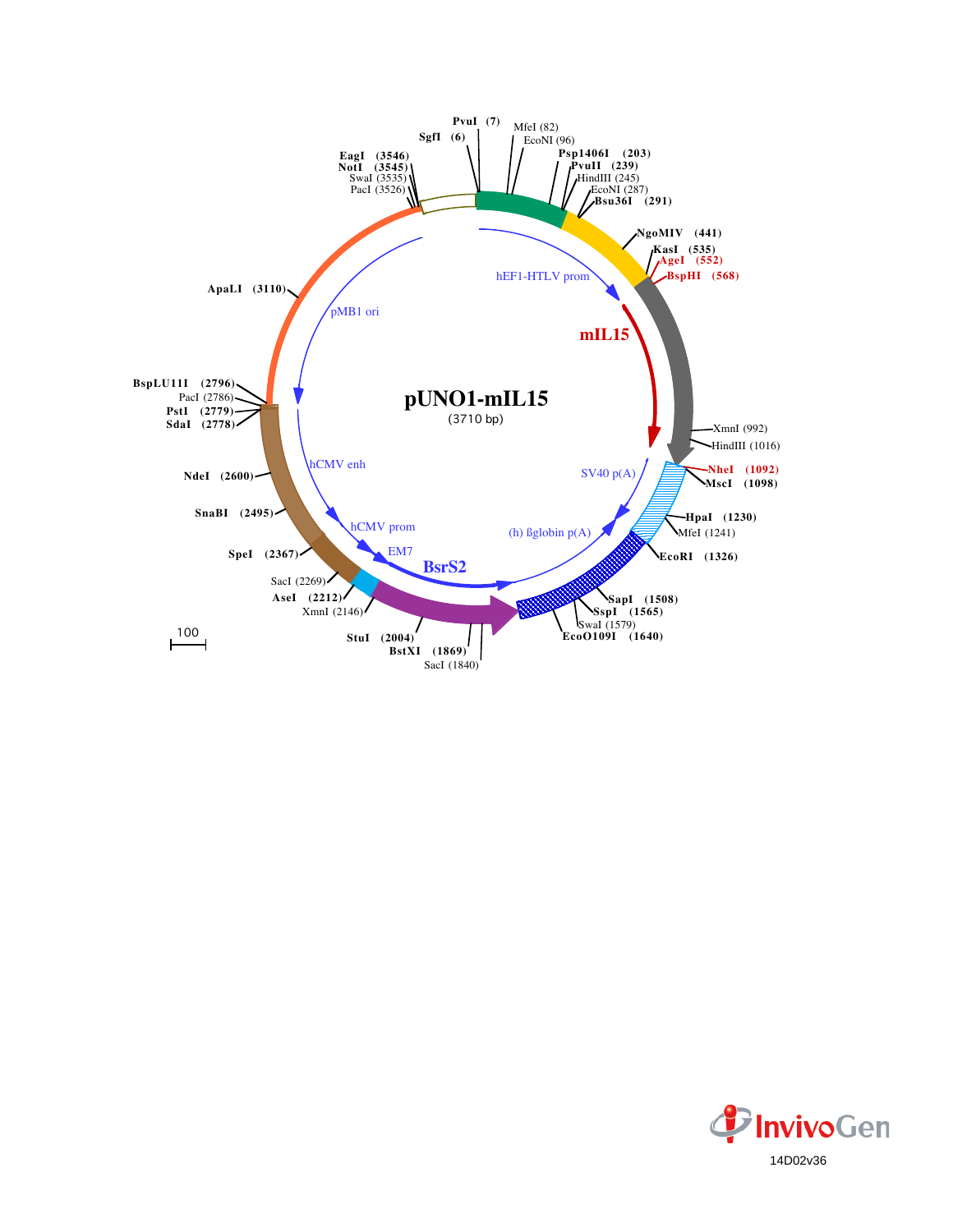**PvuI (7)**

MfeI (82) EcoNI (96)

| 1 GGATCTGCGATCGCTCCGGTGCCCGTCAGTGGGCAGAGCGCACATCGCCCACAGTCCCCGAGAAGTTGGGGGGAGGGGTCGGCAATTGAACGGGTGCCTA                                                                                                                                                                                                                                                                                                                                                                                                                                                                                                                         |                                                |  |  |  |
|--------------------------------------------------------------------------------------------------------------------------------------------------------------------------------------------------------------------------------------------------------------------------------------------------------------------------------------------------------------------------------------------------------------------------------------------------------------------------------------------------------------------------------------------------------------------------------------------------------------------------------|------------------------------------------------|--|--|--|
| 101 GAGAAGGTGGCGCGGGGTAAACTGGGAAAGTGATGTCGTGTACTGGCTCCGCCTTTTTCCCGAGGGTGGGGGAACCGTATATAAGTGCAGTAGTCGCC                                                                                                                                                                                                                                                                                                                                                                                                                                                                                                                         |                                                |  |  |  |
| HindIII $(245)$<br><b>Bsu36I</b> (291)<br>PvuII $(239)$<br>EcoNI (287)                                                                                                                                                                                                                                                                                                                                                                                                                                                                                                                                                         |                                                |  |  |  |
| 301 GCCATCCACGCCGGTTGAGTCGCGTTCTGCCGCCTCCCGCCTGTGGTGCCTCCTGAACTGCGTCCGCCGTCTAGGTAAGTTTAAAGCTCAGGTCGAGACC                                                                                                                                                                                                                                                                                                                                                                                                                                                                                                                       |                                                |  |  |  |
| $Ng o MIV$ (441)<br>401 GGGCCTTTGTCCGGCGCTCCCTTGGAGCCTACCTAGACTCAGCCGGCTCTCCACGCTTTGCCTGACCCTGCTCCAACTCTACGTCTTTGTTTCGTTT                                                                                                                                                                                                                                                                                                                                                                                                                                                                                                      |                                                |  |  |  |
| AgeI (552)<br>KasI (535)<br>$BspHI$ (568)<br>501 TCTGTTCTGCGCCGTTACAGATCCAAGCTGTGACCGGCGCCTACCTGAGATCACCGGTAGGAGGGCCATCATGAAAATTTTGAAACCATATATGAGGAAT<br>1▶ M K I<br>$-$ K<br>L.<br>$\mathsf{P}$<br>Y M<br><b>N</b>                                                                                                                                                                                                                                                                                                                                                                                                            |                                                |  |  |  |
| 601 ACATCCATCTCGTGCTACTTGTGTTTCCTTCTAAACAGTCACTTTTTAACTGAGGCTGGCATTCATGTCTTCATTTTGGGCTGTGTCAGTGTAGGTCTCC<br>N S H F L T E A<br>G<br>IHVF<br>G<br>C V S V G L<br>701 CTAAAACAGAGGCCAACTGGATAGATGTAAGATATGACCTGGAGAAAATTGAAAGCCTTATTCAATCTATTCATATTGACACCACTTTATACACTGACAG<br>- E<br>Ε<br>S L<br>Q S<br>- K<br>H<br>- S<br>$\mathbf{I}$<br>$\mathbf{1}$<br>$\mathbf{I}$<br>D<br>$\top$<br>$\top$<br>-1<br>801 TGACTTTCATCCCAGTTGCAAAGTTACTGCAATGAACTGCTTTCTCCTGGAATTGCAGGTTATTTTACATGAGTACAGTAACATGACTCTTAATGAAACA<br>L L E L O V I<br>LHE<br>- S<br><b>N</b><br>- E<br>$\top$<br>- F<br><b>Y</b><br>N M<br>$\top$<br>XmnI (992) | 11 $\blacktriangleright$ T S I<br>44P P<br>77▶ |  |  |  |
| 901 GTAAGAAACGTGCTCTACCTTGCAAACAGCACTCTGTCTTCTAACAAGAATGTAGCAGAATCTGGCTGCAAGGAATGTGAGGAGCTGGAGGAGAAAACCT<br>111 V R N V L Y L A N S T L S S N K N V A E S<br>G C<br>K.<br>E.<br>$C$ $E$<br>E.<br>E.<br>E K T<br><b>L</b><br>MscI (1098)                                                                                                                                                                                                                                                                                                                                                                                        |                                                |  |  |  |
| Nhe <sub>I</sub> (1092)<br>1001 TCACAGAGTTTTTGCAAAGCTTTATACGCATTGTCCAAATGTTCATCAACACGTCCTGACTGCACGCGAGCCTCTTCCGTGTTTCTGTTATTGCTAGCTG<br>TEFLQSFIRIVQMFINTS •<br>1101 GCCAGACATGATAAGATACATTGATGAGTTTGGACAAACCACAACTAGAATGCAGTGAAAAAAATGCTTTATTTGTGAAATTTGTGATGCTATTGCTTTA                                                                                                                                                                                                                                                                                                                                                      | $144 \text{ F}$                                |  |  |  |
| <b>HpaI</b> (1230) MfeI (1241)<br>1201                                                                                                                                                                                                                                                                                                                                                                                                                                                                                                                                                                                         |                                                |  |  |  |
| 1301 AGTAAAACCTCTACAAATGTGGTATGGAATTCTAAAATACAGCATAGCAAAACTTTAACCTCCAAATCAAGCCTCTACTTGAATCCTTTTCTGAGGGATG                                                                                                                                                                                                                                                                                                                                                                                                                                                                                                                      |                                                |  |  |  |
| 1401 AATAAGGCATAGGCATCAGGGGCTGTTGCCAATGTGCATTAGCTGTTTGCAGCCTCACCTTCTTTCATGGAGTTTAAGATATAGTGTATTTTCCCAAGGT                                                                                                                                                                                                                                                                                                                                                                                                                                                                                                                      |                                                |  |  |  |
| SspI (1565)<br>SwaI (1579)<br>1501 TTGAACTAGCTCTTCATTTCTTTATGTTTTAAATGCACTGACCTCCCACATTCCCTTTTTAGTAAAATATTCAGAAATAATTTAAATACATCATTGCAAT                                                                                                                                                                                                                                                                                                                                                                                                                                                                                        |                                                |  |  |  |
| EcoO109I (1640)<br>1601 GAAAATAAATGTTTTTTTATTAGGCAGAATCCAGATGCTCAAGGCCCTTCATAATATCCCCCAGTTTAGTAGTTGGACTTAGGGAACAAAGGAACCTTTAA                                                                                                                                                                                                                                                                                                                                                                                                                                                                                                  |                                                |  |  |  |
| 1701 TAGAAATTGGACAGCAAGAAAGCGAGCTTCTAGCTTTAGTTCCTGGTGTACTTGAGGGGGATGAGTTCCTCAATGGTGGTTTTGACCAGCTTGCCATTCA<br>R<br>Y K L P<br>ILEE<br>V L K G N M<br>- N<br>$\top$<br>$\blacksquare$<br>T<br>K                                                                                                                                                                                                                                                                                                                                                                                                                                  |                                                |  |  |  |
| SacI (1840)<br><b>BstXI</b> (1869)<br>1801 TCTCAATGAGCACAAAGCAGTCAGGAGCATAGTCAGAGATGAGCTCTCTGCACATGCCACAGGGGCTGACCACCCTGATGGATCTGTCCACCTCATCAGA<br>E.<br>R C M G C P<br><b>S</b><br>R<br>S<br>D S<br>$\mathbf{L}$<br>V V<br>D<br>V E<br>$O$ $G$<br>N.<br>S.<br>V A<br>S.<br>G<br>E<br>C<br>V<br>$\top$<br>VR G<br>A<br>A<br>A                                                                                                                                                                                                                                                                                                  | 119 <sup>4</sup><br>864 Y P                    |  |  |  |
| 2001 ATGTAGGCCTCAATGTGGACAGCAGAGATGATCTCCCCAGTCTTGGTCCTGATGGCCCCCCGACATGGTGCTTGTTGTCCTCATAGAGCATGGTGATCT<br>T K T<br>R<br>I A A G V H H K N D E<br>YLMTIK                                                                                                                                                                                                                                                                                                                                                                                                                                                                      | 521   Y A E                                    |  |  |  |
| XmnI(2146)<br>2101 TCTCAGTGGCGACCTCCACCAGCTCCAGATCCTGCTGAGAGATGTTGAAGGTCTTCATGGTGGCCCTCCTATAGTGAGTCGTATTATACTATGCCGATAT<br>V L E L D O O S I<br>N F T K M                                                                                                                                                                                                                                                                                                                                                                                                                                                                      |                                                |  |  |  |
| SacI (2269)<br>2201 ACTATGCCGATGATTAATTGTCAAAACAGCGTGGATGGCGTCTCCAGCTTATCTGACGGTTCACTAAACGAGCTCTGCTTATATAGACCTCCCACCGTAC                                                                                                                                                                                                                                                                                                                                                                                                                                                                                                       |                                                |  |  |  |
| Spel (2367)                                                                                                                                                                                                                                                                                                                                                                                                                                                                                                                                                                                                                    |                                                |  |  |  |
| SnaBI (2495)<br>2401 GGGTGGAGACTTGGAAATCCCCGTGAGTCAAACCGCTATCCACGCCCATTGATGTACTGCCAAAACCGCATCATCATCATGGTAATAGCGATGACTAATACGT                                                                                                                                                                                                                                                                                                                                                                                                                                                                                                   |                                                |  |  |  |
|                                                                                                                                                                                                                                                                                                                                                                                                                                                                                                                                                                                                                                |                                                |  |  |  |